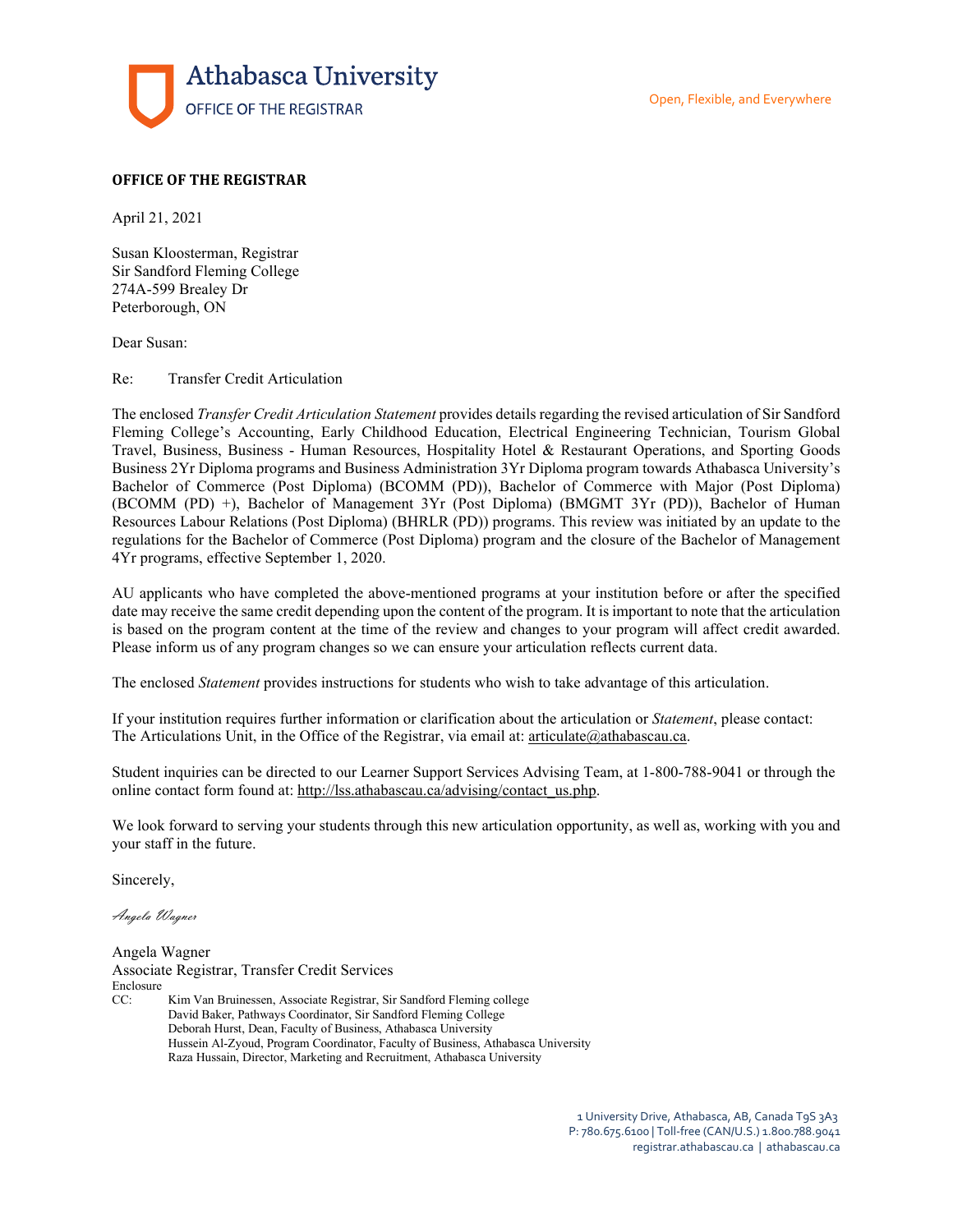This Statement dated April 21, 2021 details transfer credit that

## **THE GOVERNORS OF ATHABASCA UNIVERSITY**

a body operating in Alberta, Canada (hereinafter referred to as "Athabasca University")

awards for specified Courses, Programs, and/or Designations completed at or through

## **SIR SANDFORD FLEMING COLLEGE**

a body operating in Canada

toward specified Athabasca University degrees, as stipulated in the table below:

| Course, Program, or<br><b>Designation completed</b>         | Program<br>Year | <b>Transfer Credit</b><br>awarded toward                           | <b>Credits</b>                |
|-------------------------------------------------------------|-----------------|--------------------------------------------------------------------|-------------------------------|
| <b>Accounting 2Yr Diploma</b>                               | 2021            | BCOMM (PD),<br>BCOMM (PD)+,<br>BMGMT 3Yr (PD)<br>BHRLR (PD)        | 45 Block Credits              |
| Early Childhood Education<br>2Yr Diploma                    | 2020            | BCOMM (PD),<br>BCOMM (PD)+,<br>BMGMT 3Yr (PD)<br>BHRLR (PD)        | 30 Block Credits              |
| <b>Electrical Engineering Technician</b><br>2Yr Diploma     | 2020            | BCOMM (PD),<br>BCOMM (PD)+,<br>BMGMT 3Yr (PD)<br><b>BHRLR (PD)</b> | 30 Block Credits              |
| Tourism Global Travel<br>2Yr Diploma                        | 2020            | BCOMM (PD),<br>BCOMM (PD)+,<br>BMGMT 3Yr (PD)<br><b>BHRLR (PD)</b> | 30 Block Credits              |
| <b>Business</b><br>2Yr Diploma                              | 2020            | BCOMM (PD),<br>BCOMM (PD)+,<br>BMGMT 3Yr (PD)<br>BHRLR (PD)        | 45 Block Credits              |
| Business -<br><b>Human Resources</b><br>2Yr Diploma         | 2020            | BCOMM (PD),<br>BCOMM (PD)+,<br>BMGMT 3Yr (PD)<br>BHRLR (PD)        | 45 Block Credits              |
| Hospitality Hotel & Restaurant<br>Operations<br>2Yr Diploma | 2020            | BCOMM (PD),<br>BCOMM (PD)+,<br>BMGMT 3Yr (PD)                      | 45 Block Credits <sup>1</sup> |
| Hospitality Hotel & Restaurant<br>Operations<br>2Yr Diploma | 2020            | BHRLR (PD)                                                         | 45 Block Credits              |
| <b>Sporting Goods Business</b><br>2Yr Diploma               | 2020            | BCOMM (PD),<br>BCOMM (PD)+,<br>BMGMT 3Yr (PD)                      | 45 Block Credits <sup>2</sup> |

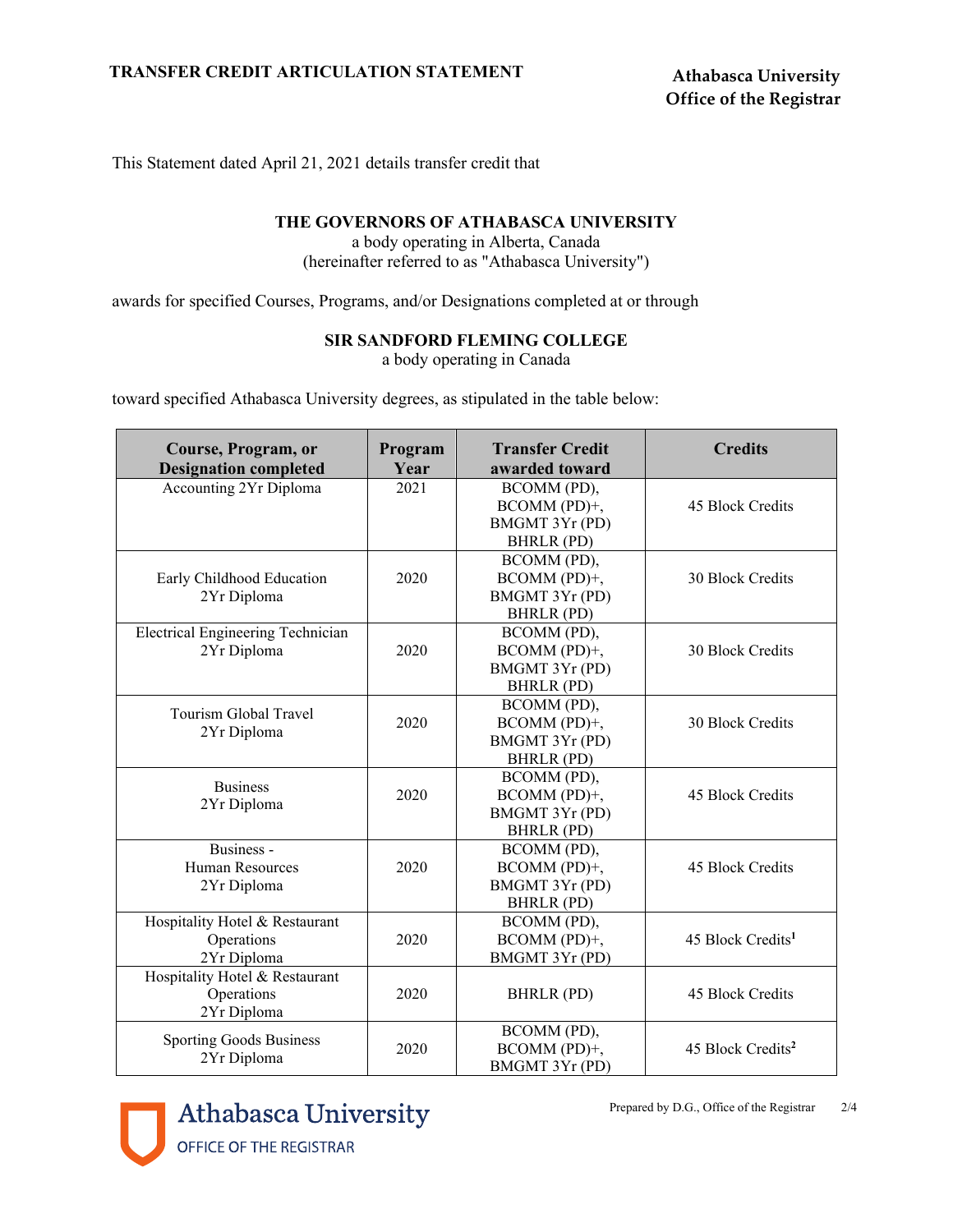| <b>Sporting Goods Business</b><br>2Yr Diploma | 2020 | BHRLR (PD)                                                     | 45 Block Credits                                                                          |
|-----------------------------------------------|------|----------------------------------------------------------------|-------------------------------------------------------------------------------------------|
| Business Administration<br>3Yr Diploma        | 2020 | BCOMM (PD),<br>$BCOMM (PD)+$ ,<br>BMGMT 3Yr (PD)<br>BHRLR (PD) | 75 Block Credits<br>66 Block Credits<br>66 Block Credits<br>60 Block Credits <sup>3</sup> |

**1. Students must have completed MGSC 301, LGST 369, and ECON 247 OR ECON 248 or acceptable equivalents.**

**2. Students must have completed MGSC 301 or an acceptable equivalent.**

**3. 60 Block Credits with the possibility of up to six additional credits if the student holds an approved three-year diploma with direct equivalents to the remaining core courses.**

The above articulation is based on Athabasca University regulations and information as provided by Sir Sandford Fleming College that was deemed accurate by AU at the date of this agreement. Students who have completed the above mentioned program before or after the credential year noted may have their credit adjusted if the program completed differs from the program presented for articulation.

**It is the responsibility of each party to inform the other of any substantive changes that may impact the articulation in any way.** This includes but is not limited to changes in: course curriculum; course numbering; course level of study; program or designation components and/or requirements; and program or designation regulations. The Athabasca University Office of the Registrar should be notified in writing of these or other changes of a similar nature at least six (6) months before the effective date of the change(s).

AU may, at its sole discretion, issue a new Transfer Credit Articulation Statement to supersede this Statement.

## **INSTRUCTIONS TO PROSPECTIVE STUDENTS**

Each Student's transfer credit award is based on an Athabasca University assessment of the individual's post-secondary transcripts to ensure the maximum amount of allowable transfer credit is awarded. Using the Articulation above as a framework, qualified and experienced assessors review each individual's transcript(s) to determine the number of transfer credits to be awarded, how those transfer credits fit into the Student's Athabasca University Program, and what, if any, Athabasca University courses the Student is allowed (or not allowed) to take to satisfy the remaining degree requirements.

To qualify for a transfer credit award based on the Articulation above, a Student will:

- 1. Apply for admission to Athabasca University;
- 2. Pay to Athabasca University the General Admission Fee and Evaluation Fee as provided in the Calendar; and
- 3. Arrange for relevant educational providers to send official transcripts directly to the Athabasca University Office of the Registrar.

Athabasca University will notify the Student of the official transfer credit award.